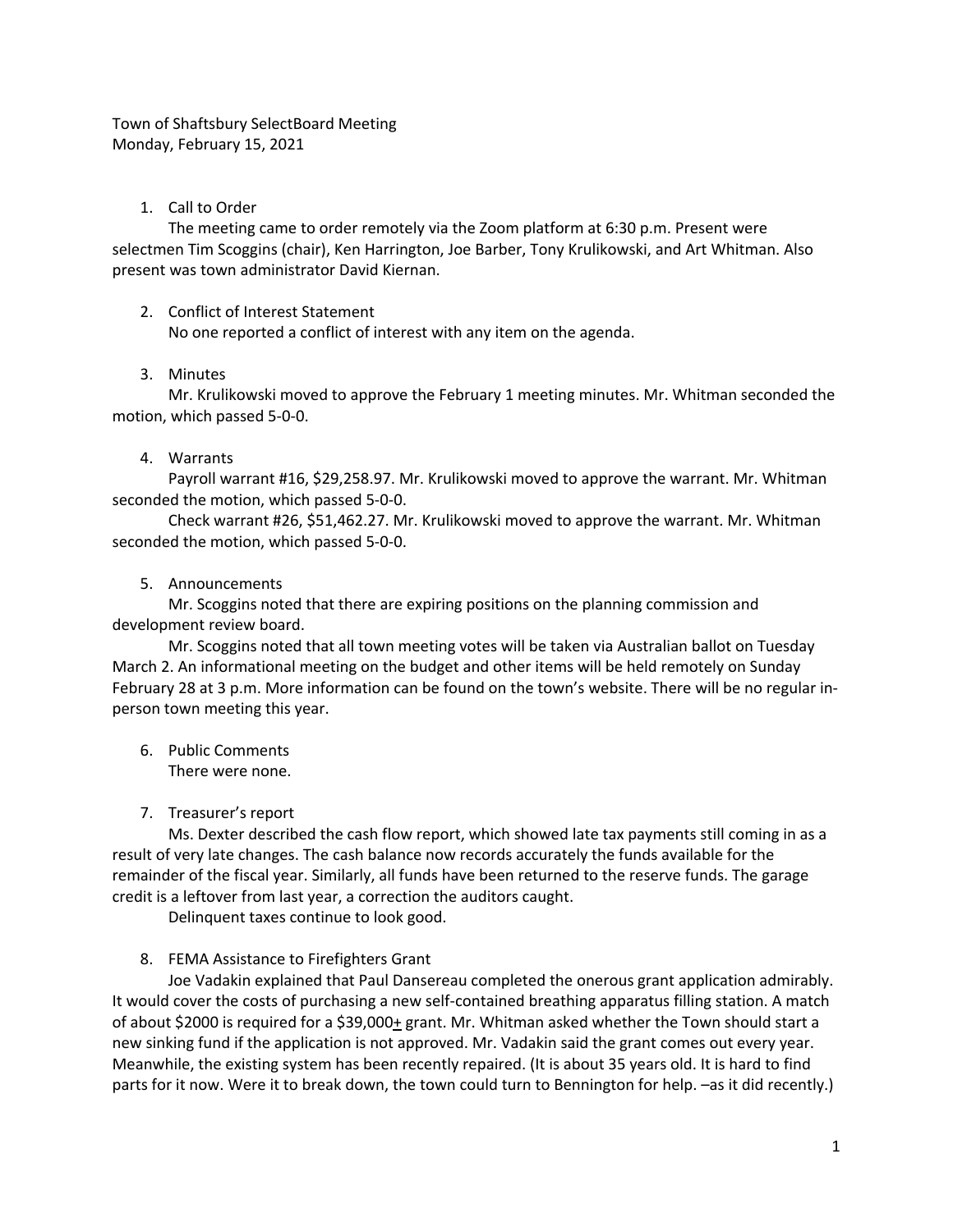Mr. Dansereau thought the application has a very good chance, as its request is a high priority one for FEMA.

Mr. Whitman moved to endorse the fire department's efforts to secure funding to replace the breathing apparatus filling station system. Mr. Harrington seconded the motion, which passed 5-0-0.

### 9. Town Moderator and Remote Informational Meeting

Mr. Kiernan said a webinar on Wednesday at 11 a.m. from VLCT and the AG's office will cast light on the role of the moderator this year. Mr. Daly, historically our moderator, did not file his election papers in a timely fashion in 2020. In case it should be allowed, Mr. Whitman moved to appoint Tom Daly as host/moderator for the informational meeting to be held Feb. 28. Mr. Harrington seconded the motion, which passed 5-0-0.

#### 10. Hazard Mitigation Plan final

Mr. Harrington moved to approve the most recent draft of the revised hazard mitigation plan. Mr. Whitman seconded the motion, which passed 5-0-0.

#### 11. Transfer Station-Casella

Mr. Kiernan reported that a lowboy has been placed to temporarily replace the recycling feature. A final fix will be made in spring.

Mr. Kiernan said he hopes to schedule discussions with Casella beginning in March. The town's contract with the company expires June 30. The former TAM facility is closed. The North Road scale house is closed. A different cost structure is in the offing.

#### 12. DPW report

The crew has been spending most of its time sanding and salting.

The board that would have met to decide upon the mower loan has not met, meaning the town does not have enough time to secure a new mower for the 2021-2022 field season. As a result, Mr. Kiernan has reserved rental equipment for that period. Mr. Kiernan worries that even if the town gets the loan, it might not be possible to have the new mower built by spring 2022.

Mr. Kiernan said the state is looking at raising state transportation aid by about \$21 million this year. VLCT will be making a presentation regarding the proposal this Friday. Mr. Kiernan will submit questions to VLCT regarding prices, match, grant cycles, and "what would we do if we didn't have to have any match this year?" Re the latter, Mr. Kiernan suggested the town could do a lot more paving.

The crew has clipped a couple of mailboxes inadvertently. The town will replace them after speaking with the property owners. The crew took down a telephone pole. No one was injured.

In general, a lot of small weather systems are killing the budget.

13. State Property valuation Certificate No Appeal or Suit Pending

Mr. Krulikowski moved that Mr. Scoggins sign a statement (testified to by the listers) that there are no appeals or suits pending related to the April 1 2020 grand list. Mr. Harrington seconded the motion, which passed 5-0-0.

14. Annual VT Certificate of Highway Mileage

Mr. Kiernan said there are no changes. Mr. Harrington moved to have Mr. Scoggins sign the certification that there are 86.279 miles of highway in the town. Mr. Krulikowski seconded the motion, which passed 5-0-0.

15. 2021 Liquor License renewals